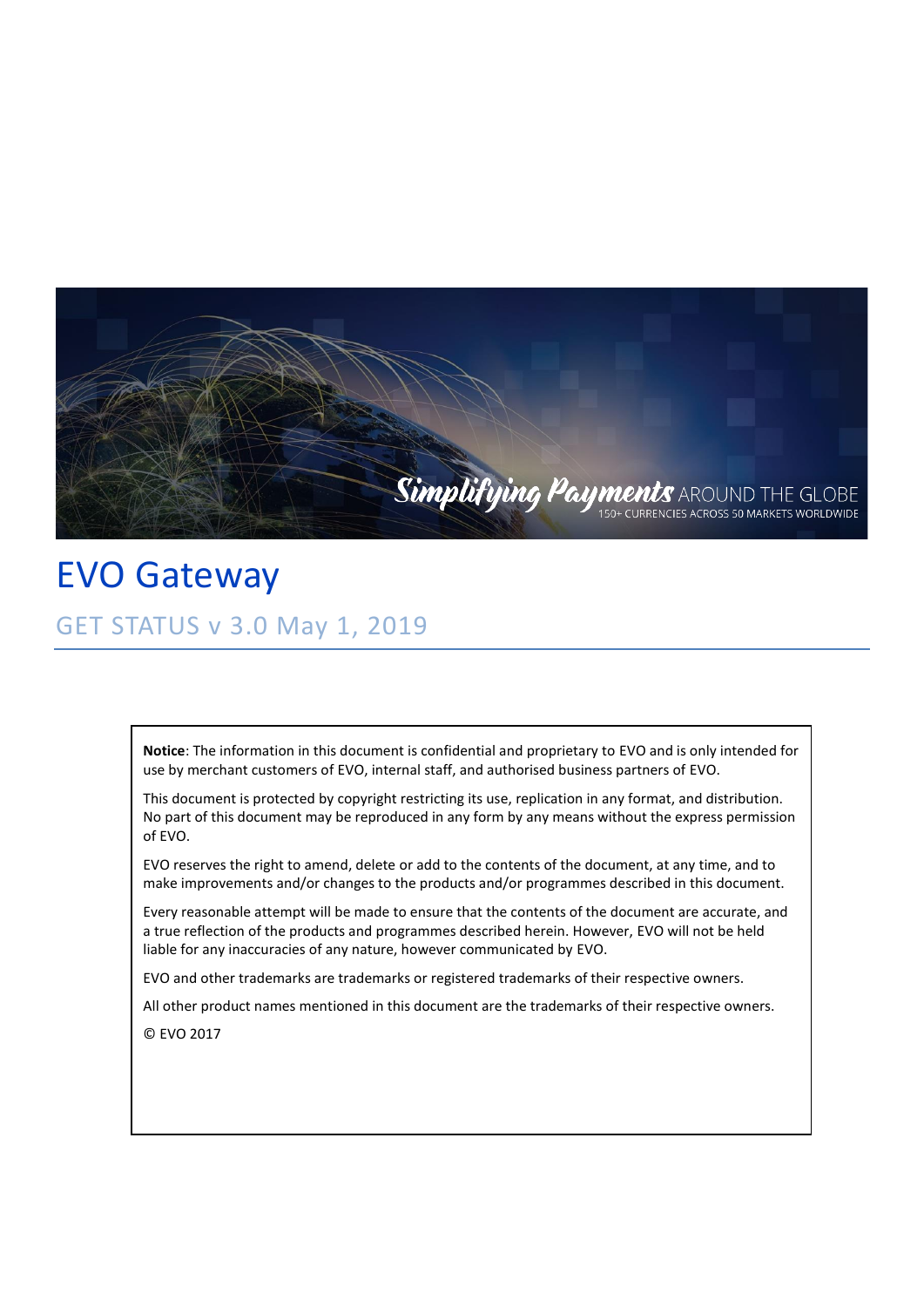

| $\mathbf{1}$   |       |  |
|----------------|-------|--|
|                | 1.1   |  |
|                | 1.1.1 |  |
|                | 1.1.2 |  |
|                | 1.1.3 |  |
|                | 1.2   |  |
|                | 1.2.1 |  |
|                | 1.2.2 |  |
|                | 1.2.3 |  |
|                | 1.3   |  |
|                | 1.3.1 |  |
|                | 1.3.2 |  |
|                | 1.3.3 |  |
| $\overline{2}$ |       |  |
|                | 2.1   |  |
|                | 2.1.1 |  |
|                | 2.1.2 |  |
|                | 2.1.3 |  |
|                | 2.2   |  |
|                | 2.2.1 |  |
|                | 2.2.2 |  |
|                | 2.2.3 |  |
|                | 2.3   |  |
|                | 2.3.1 |  |
|                | 2.3.2 |  |
|                | 2.3.3 |  |
|                |       |  |

#### <span id="page-1-0"></span>**Document Purpose**

The purpose of this document is to describe the GET STATUS API Operation to enable merchant developers to integrate their webpages with the EVO Gateway. Refer to the EVO Gateway  $-0$  - Overview document for how this API Operation is used in the merchant processes.

The GET STATUS - API Operation provides a method to check the status of a transaction in the EVO Gateway. Although, each EVO Gateway API Operation provides the resulting status after a transaction has been processed, the merchant may want to reconcile data in their local database to that in the EVO Gateway.

The transaction is queried by the Merchant's transaction identifier or by the transaction identifier the EVO Gateway.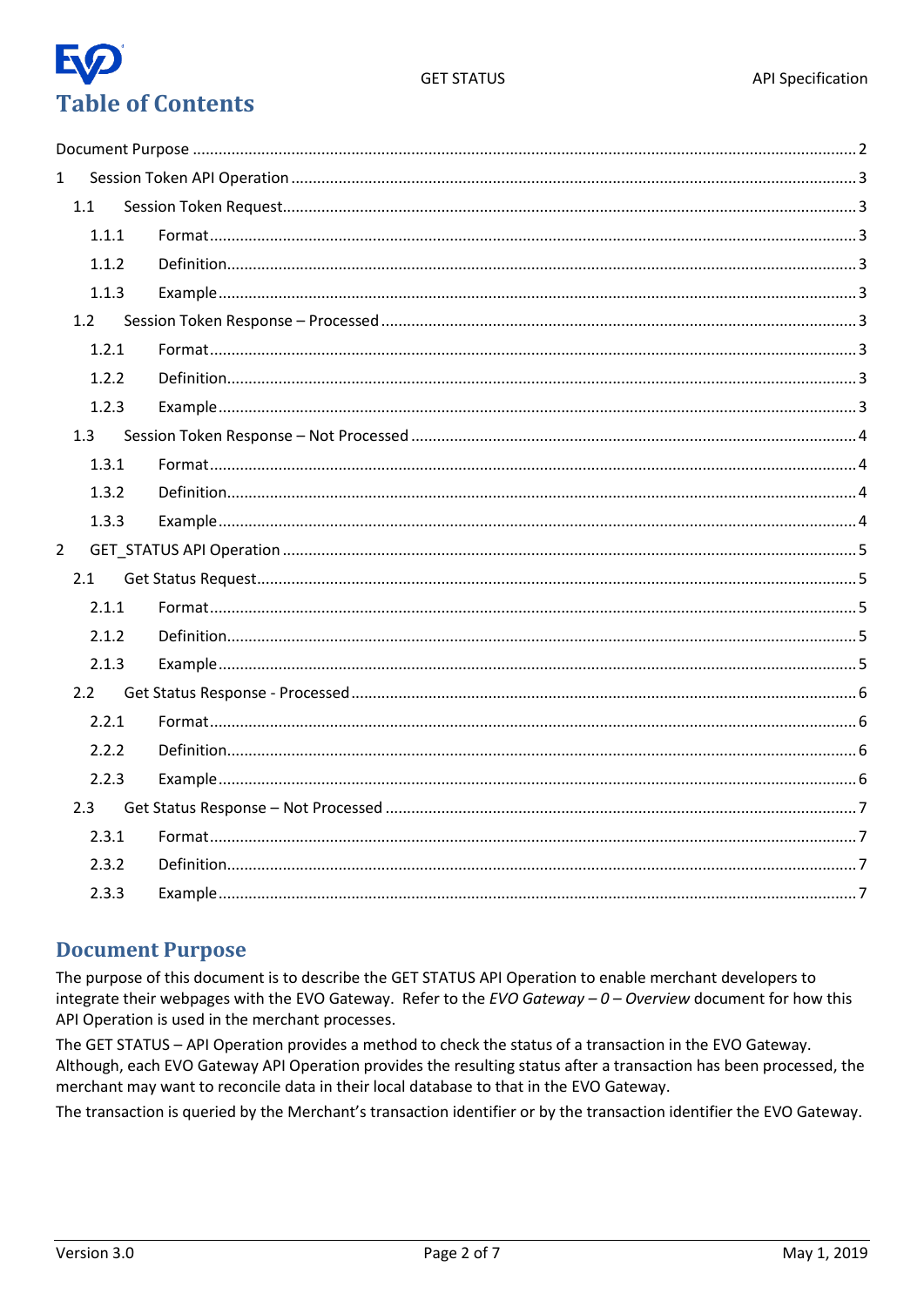# <span id="page-2-0"></span>**EV 1 Session Token API Operation**

## <span id="page-2-1"></span>**1.1 Session Token Request**

#### **1.1.1 Format**

<span id="page-2-3"></span><span id="page-2-2"></span>POST Request to Session Token Request URL (see Section 3 of the *EVO Gateway – 0 – Overview* document)

#### **1.1.2 Definition**

| Data Type           | Mandatory    | Description                                                                                                                                         |
|---------------------|--------------|-----------------------------------------------------------------------------------------------------------------------------------------------------|
| Integer $(18)$      |              | The identifier for the merchant in the EVO Gateway provided at on-boarding                                                                          |
| String (64)         | v            | The merchant's password to the EVO Gateway provided at on-boarding                                                                                  |
| String (enum)       |              | Must be "GET STATUS"                                                                                                                                |
| Integer $(18)$      | $\checkmark$ | Milliseconds since 1970-01-01 00:00:00                                                                                                              |
| <b>String (253)</b> | v            | The merchant's URL that will make the Get Status Request (section 2.1)<br>Cross-Origin Resource Sharing (CORS) headers will allow only this origin. |
|                     |              |                                                                                                                                                     |

#### **1.1.3 Example**

<span id="page-2-4"></span>merchantId=1111111&password=klw74U6yt40mNo&allowOriginUrl=www.merchantsite.com&action=GET\_STATUS &timestamp=1249751864238

## <span id="page-2-6"></span><span id="page-2-5"></span>**1.2 Session Token Response – Processed**

#### **1.2.1 Format**

<span id="page-2-7"></span>**JSON** 

#### **1.2.2 Definition**

| Parameter                    | Data Type     | Description                                                                           |
|------------------------------|---------------|---------------------------------------------------------------------------------------|
| result                       | String (enum) | Will always be "success"                                                              |
| merchantid<br>Integer $(18)$ |               | The <i>merchantid</i> value received in the Session Token Request (section 1.1)       |
|                              | String (40)   | The Session Token that is a one-time use, hexadecimal string                          |
| token                        |               | The Session Token that must only be used for the Get Status Request (see Section 2.1) |
|                              |               | Session tokens are valid for 3600 second (1 hour) after which they expire             |
|                              |               | Any requests with expired session tokens will be rejected                             |
| String (40)<br>resultId      |               | Hexadecimal string that is to be used in any support request calls                    |
| processingTime               | Integer (18)  | The time in seconds for the process to complete                                       |
| additionalDetails<br>Array   |               | Not used – will always be " $\{$ " or not included                                    |

#### **1.2.3 Example**

<span id="page-2-8"></span>{

```
"result":"success",
```
"merchantId":1111111,

"token":"abcde12345abcde12345",

"resultId":"fghij67890fghij67890",

"processingTime": 2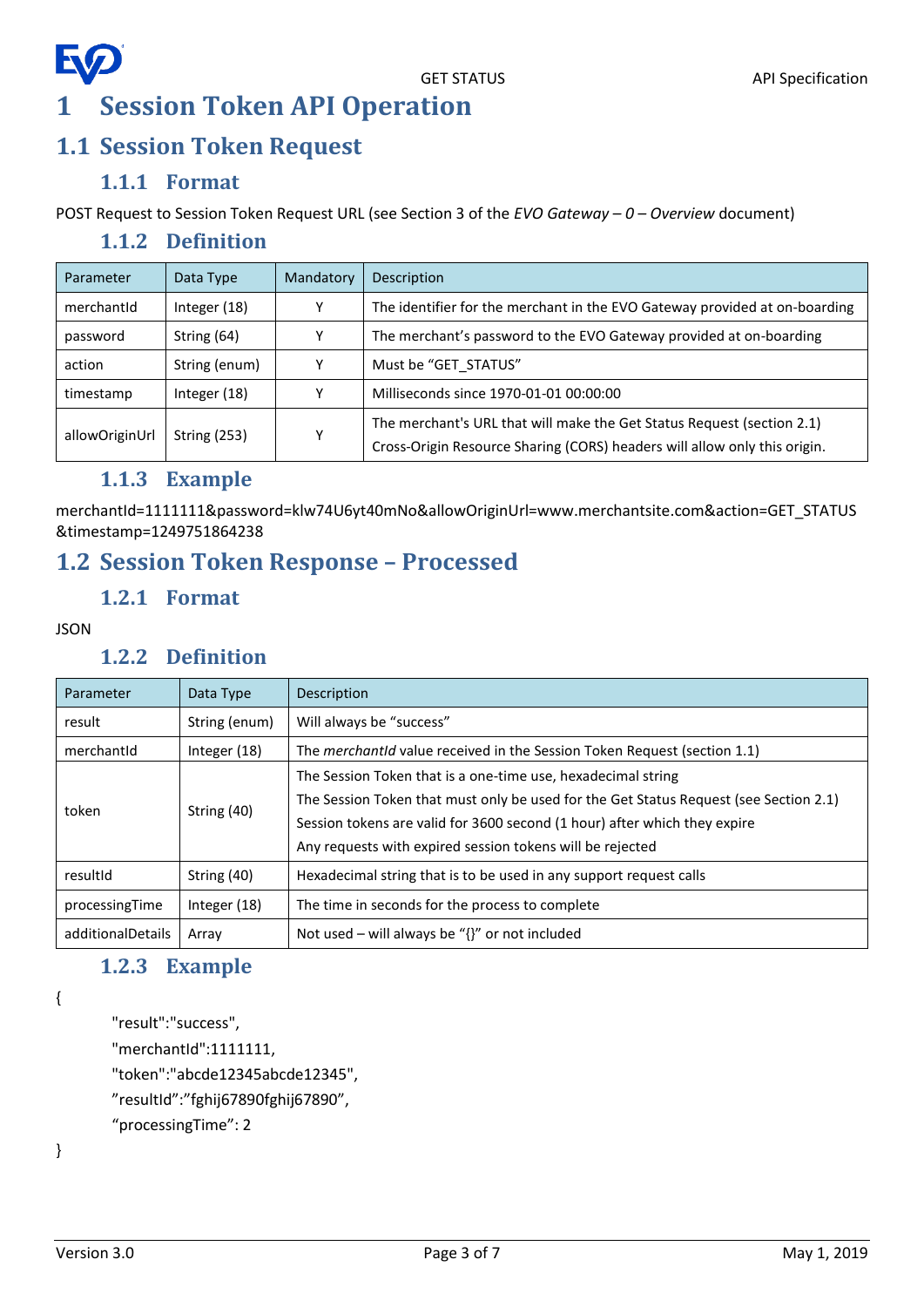<span id="page-3-0"></span>

# **1.3.1 Format**

<span id="page-3-2"></span><span id="page-3-1"></span>JSON

#### **1.3.2 Definition**

| Parameter         | Data Type           | Description                                                        |
|-------------------|---------------------|--------------------------------------------------------------------|
| result            | String (40)         | Will always be "failure"                                           |
| errors            | <b>String Array</b> | List of issues                                                     |
| resultId          | String (40)         | Hexadecimal string that is to be used in any support request calls |
| processingTime    | Integer (18)        | The time in seconds for the process to complete                    |
| additionalDetails | Array               | Not used – will always be " $\{$ ' or not included                 |

### **1.3.3 Example**

```
{
```

```
"result":"failure",
```
"merchantId":1111111,

"errors":[

{ "messageCode": "This field is required in [REQUEST]", "fieldName": "password" }

```
],
```
"processingTime": 4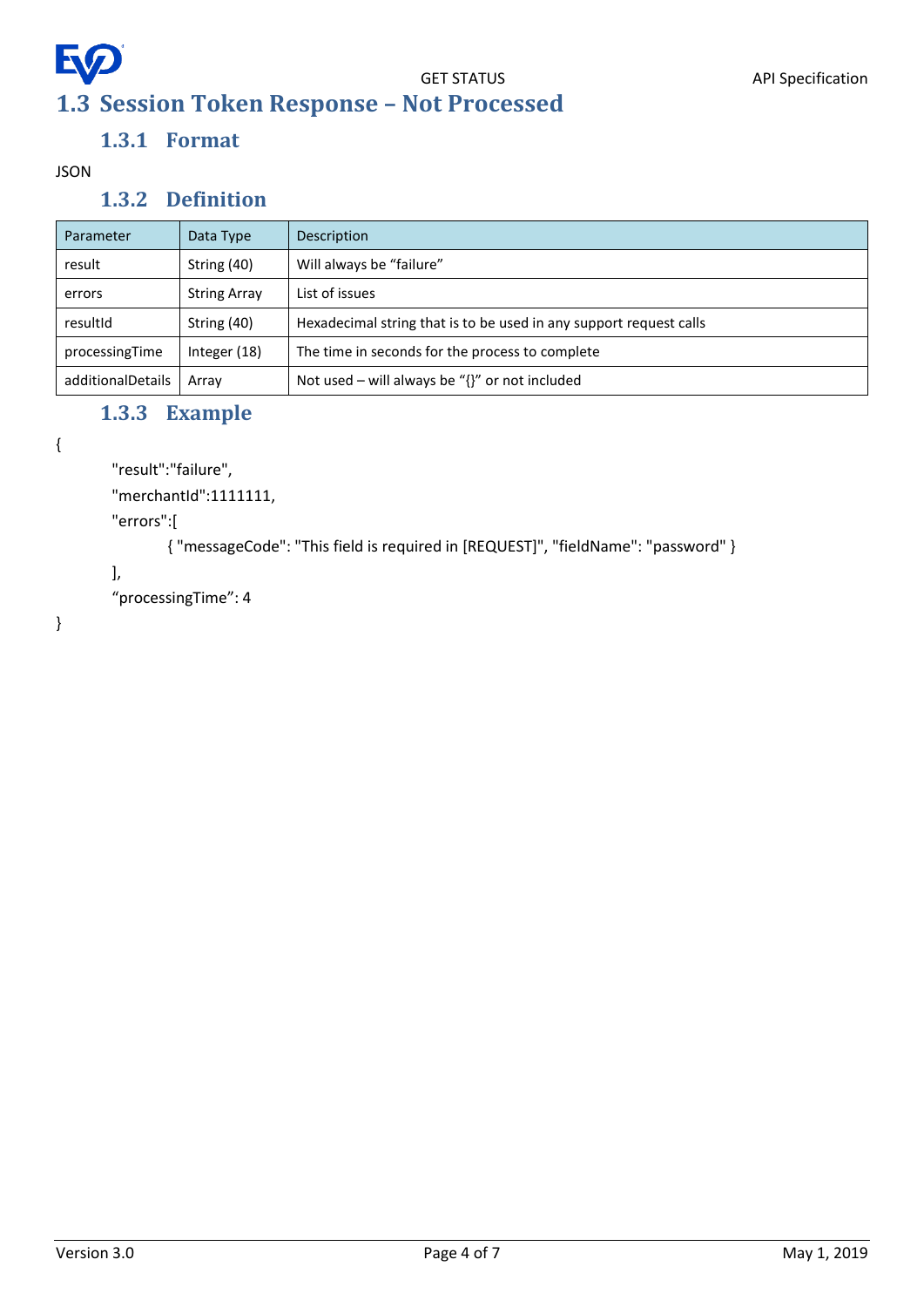# EQ **2 GET\_STATUS API Operation**

## <span id="page-4-1"></span><span id="page-4-0"></span>**2.1 Get Status Request**

#### **2.1.1 Format**

<span id="page-4-3"></span><span id="page-4-2"></span>POST Request to Action Request URL (see Section 3 of the *EVO Gateway – 0 – Overview* document)

#### **2.1.2 Definition**

| Parameter    | Data Type    | Mandatory | Description                                                                                                                                                                                                                                                                                                                                                                                                                                                              |
|--------------|--------------|-----------|--------------------------------------------------------------------------------------------------------------------------------------------------------------------------------------------------------------------------------------------------------------------------------------------------------------------------------------------------------------------------------------------------------------------------------------------------------------------------|
| merchantid   | Integer (18) | Υ         | The identifier for the merchant in the EVO Gateway provided at on-boarding<br>This must be the same as that sent in the Session Token Request (section 1.1)                                                                                                                                                                                                                                                                                                              |
| token        | String (40)  | Υ         | Session Token received in the Session Token Response - Processed (section<br>1.2)                                                                                                                                                                                                                                                                                                                                                                                        |
| txld         | Integer (18) | C         | The EVO Gateway transaction Id of the transaction for which the status is<br>requested<br>This will have been returned in the txld field of the Auth/Purchase/Verify<br>Response - Processed (see EVO Gateway - 2 - AUTH-PURCHASE-VERIFY -<br>Direct API or EVO Gateway $-2 -$ AUTH-PURCHASE-VERIFY - Hosted Payment<br>Page, as appropriate to the integration method)<br><b>Condition:</b> Must be provided if the <i>merchantTxId</i> is not provided                 |
| merchantTxId | Integer (50) | C         | The merchant's transaction identifier of the transaction for which the status<br>is requested, that was provided in the merchantTxId field of the<br>Auth/Purchase Session Token Request and Auth/Purchase/Verify Request<br>(see EVO Gateway - 2 - AUTH-PURCHASE-VERIFY - Direct API or EVO<br>Gateway - 2 - AUTH-PURCHASE-VERIFY - Hosted Payment Page, as<br>appropriate to the integration method)<br><b>Condition:</b> Must be provided if the txld is not provided |

### **2.1.3 Example**

<span id="page-4-4"></span>MerchantId=111111&token=fghij67890fghij67890&txId=546&MerchantTxId=abc123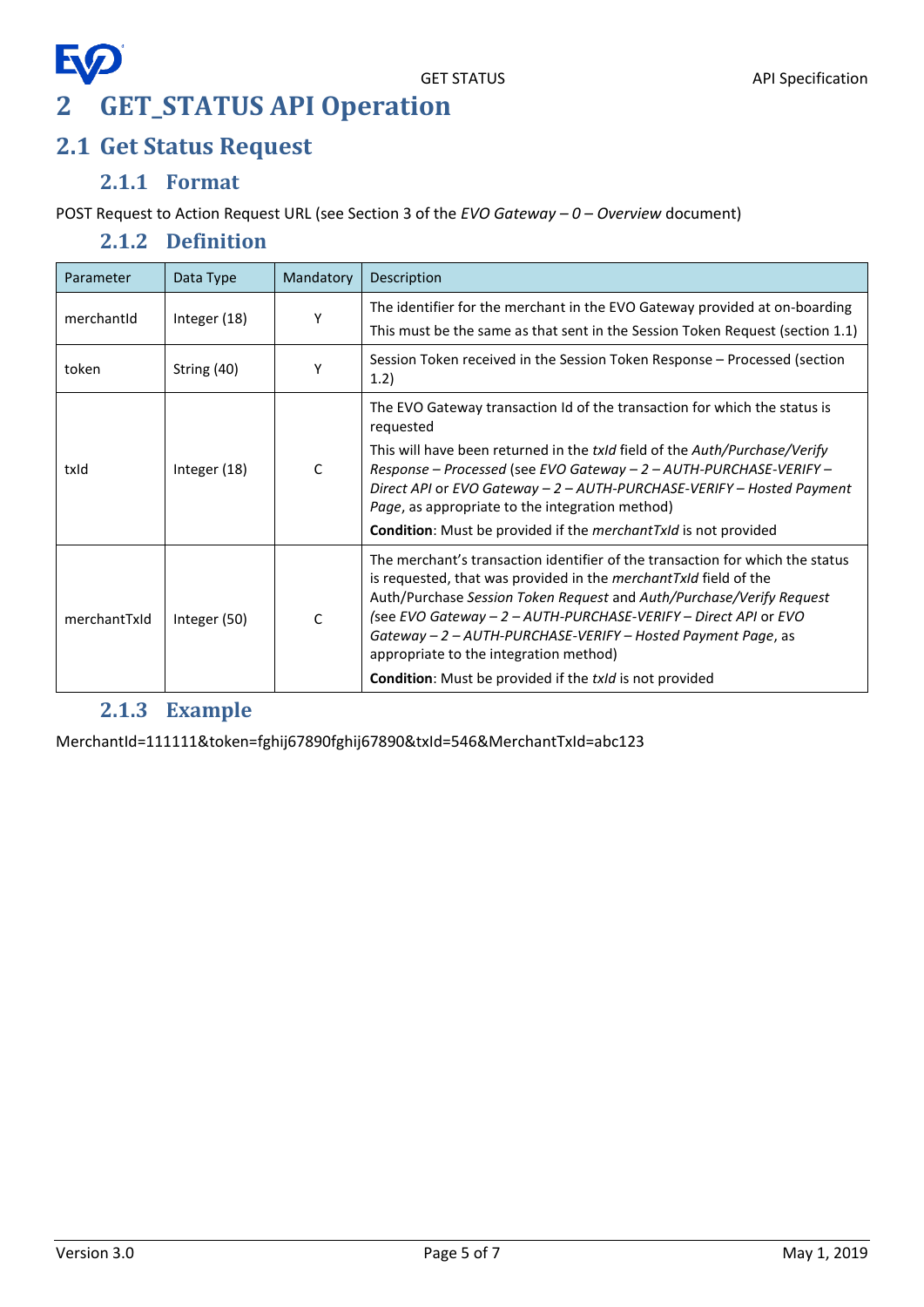# <span id="page-5-0"></span>EQ **2.2 Get Status Response - Processed**

### **2.2.1 Format**

#### <span id="page-5-2"></span><span id="page-5-1"></span>JSON

#### **2.2.2 Definition**

| Parameter         | Data Type     | Description                                                                                       |
|-------------------|---------------|---------------------------------------------------------------------------------------------------|
| result            | String (enum) | Will always be "success"                                                                          |
| merchantid        | Integer (18)  | The <i>merchantid</i> value sent in the Session Token Request (section 1.1)                       |
| txId              | Integer (18)  | The EVO Gateway transaction identifier provided in the in the Get Status Request<br>(section 2.1) |
| merchantTxId      | String (50)   | The merchant's transaction identifier provided in the in the Get Status Request (section<br>2.1)  |
| status            | String (enum) | The status of the transaction in the EVO Gateway (see API Operations $-0$ – Overview)             |
| resultId          | String (40)   | Hexadecimal string that is to be used in any support request calls                                |
| additionalDetails | Array         | Not used – will always be " $\{$ ' or not included                                                |
| processingTime    | Integer (6)   | The time in seconds for the process to complete                                                   |

#### **2.2.3 Example**

<span id="page-5-3"></span>{

"result":"success",

"merchantId":111111,

"merchantTxId":"abc123",

"txId":546,

"status":"SET\_FOR\_CAPTURE",

"resultId": "4fd9f223-bb1a-4879-a6e6-81a10b53bdca",

"processingTime": 948